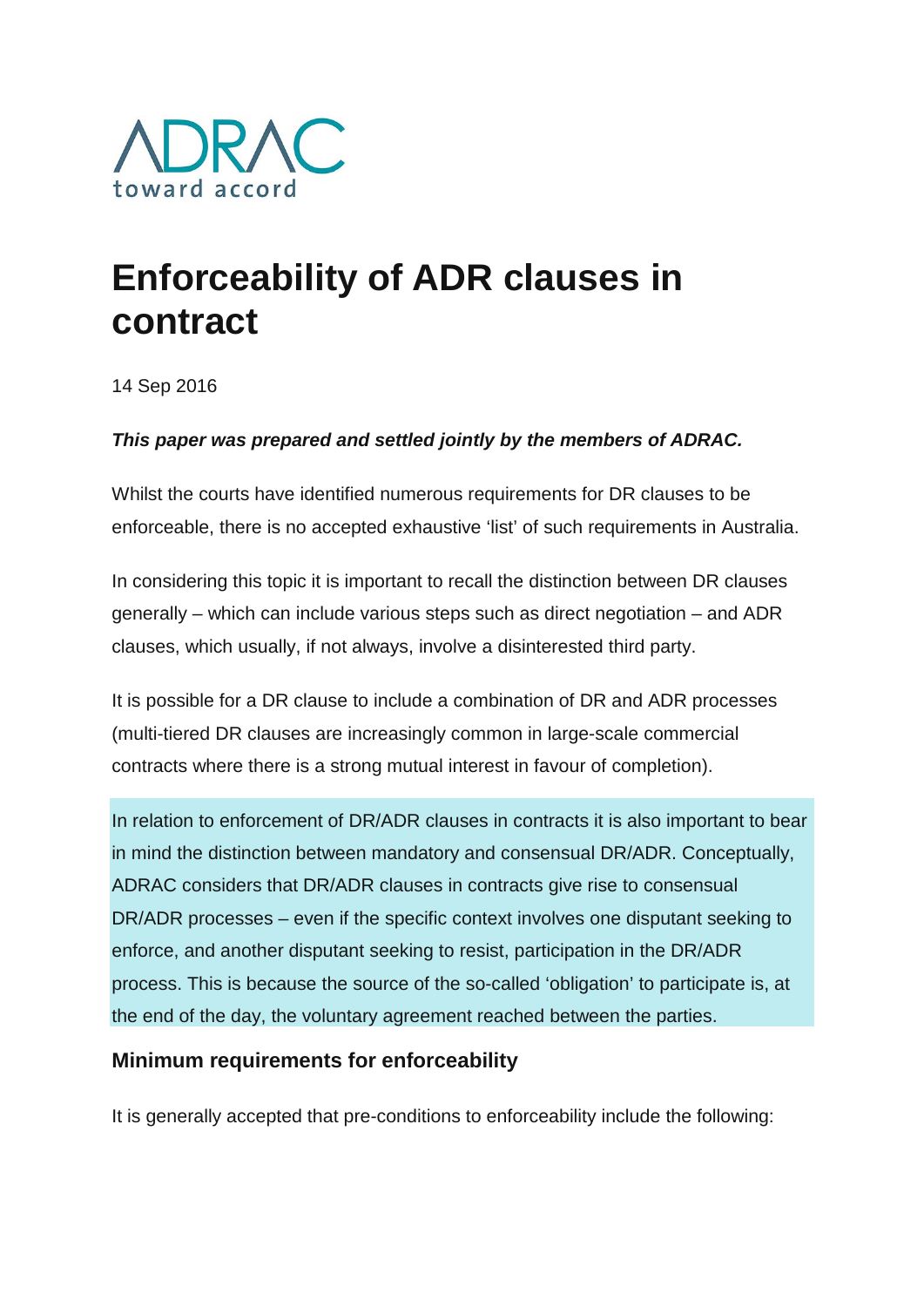- the clause must operate as a postponement of a party's right to commence legal proceedings until the relevant ADR process is concluded, rather than as a prohibition against a party having such recourse. $1$
- the clause itself should be both 'certain' and 'complete' with respect to various matters:
	- o the specification of the ADR process must be certain and clear
	- o the 'framework' for selection of the ADR practitioner (such as the mediator) must be sufficiently certain
	- the framework for deciding the ADR practitioner's remuneration should be certain
	- $\circ$  the clause should not involve a mere 'agreement to agree'.<sup>2</sup>
	- o indeed, there cannot be any stage in the process where agreement is needed on some course of action before the process can proceed
	- o generally speaking, a DR/ADR clause should set out in some detail the process which is to be followed – or incorporate these by reference.

These various requirements derive from the fact that if a DR/ADR clause depends on agreement as to a way forward, and the parties cannot agree on how to proceed, the clause will amount to a mere agreement to agree.

The precise vice which infects a mere agreement to agree has not been completely resolved in Australia. Sometimes it is said to be attributable to a lack of completeness; sometimes it is said to derive from a lack of certainty. In truth, incompleteness (at least of a kind which the courts will not overcome by implication of terms) leads to uncertainty. A mere agreement to agree may be regarded as being incomplete, vague, and meaningless.

It may also be regarded as defective for another, quite independent, reason. How can any court compel contractual parties to agree on something if they conscientiously disagree? A court will decline to enforce an agreement to agree because it is simply unable to do so. It will not grant relief or remedies that it is unable to enforce.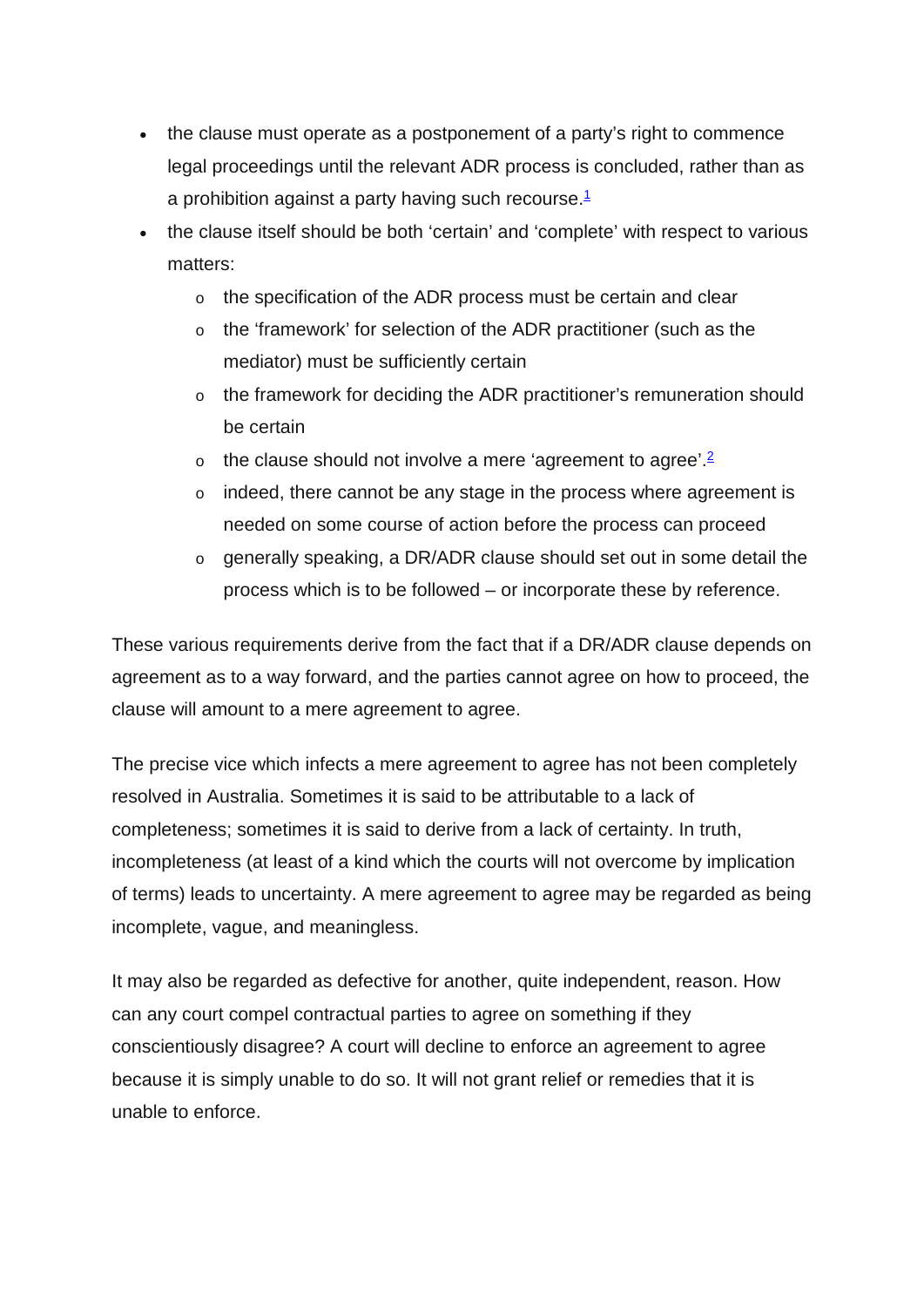However, there is a difference between a mere agreement to agree, and a DR/ADR clause which specifies the means of overcoming any disagreement between the disputants on the way forward – such as selection of the DR practitioner by a nominated third party if the disputants cannot agree. Courts will enforce the latter.<sup>3</sup> What is enforced is not a mere agreement to cooperate, but participation in a process from which consent might come.

## **Is an obligation of 'good faith participation' enforceable?**

It is now clear that a contractual agreement to negotiate in good faith may be enforced in Australia, contrary to the position which generally obtains in the UK. As to the position in the UK see *Walford v Miles* [1992] 2 AC 128 wherein it was held that 'good faith' clauses are unenforceable for incompleteness. In eschewing this position as part of the law of Australia, Allsop P stated as follows in *United Group Rail Services Ltd v Rail Corporation New South Wales* [2009] NSWCA 117 (with Ipp and Macfarlan JJA agreeing):

Nor, with respect, do I find the views of Lord Ackner in *Walford v Miles* persuasive. An obligation to undertake discussions about a subject in an honest and genuine attempt to reach an identified result is not incomplete. It may be referrable to a standard concerned with conduct assessed by subjective standards, but that does not make the standard or compliance with the standard impossible of assessment. Honesty is such a standard: cf *Royal Brunei Airlines Sdn Bhd v Tan* [1995] 2 AC 378 and *Twinsectra Ltd v Yardley* [2002] 2 AC 164 … **If what is required by the voluntarily assumed constraint is that a party negotiate honestly and genuinely with a view to resolution of a dispute with fidelity to the bargain, there is no inherent inconsistency with negotiation, so constrained.** (at [65]) (emphasis added)

Allsop P in *United Group Rail Services* went on to reject the proposition that 'good faith' was too uncertain to have meaning. His Honour stated at [72]:

As a matter of language, the phrase "genuine and good faith" in this context needs little explication: it connotes an honest and genuine approach to the task.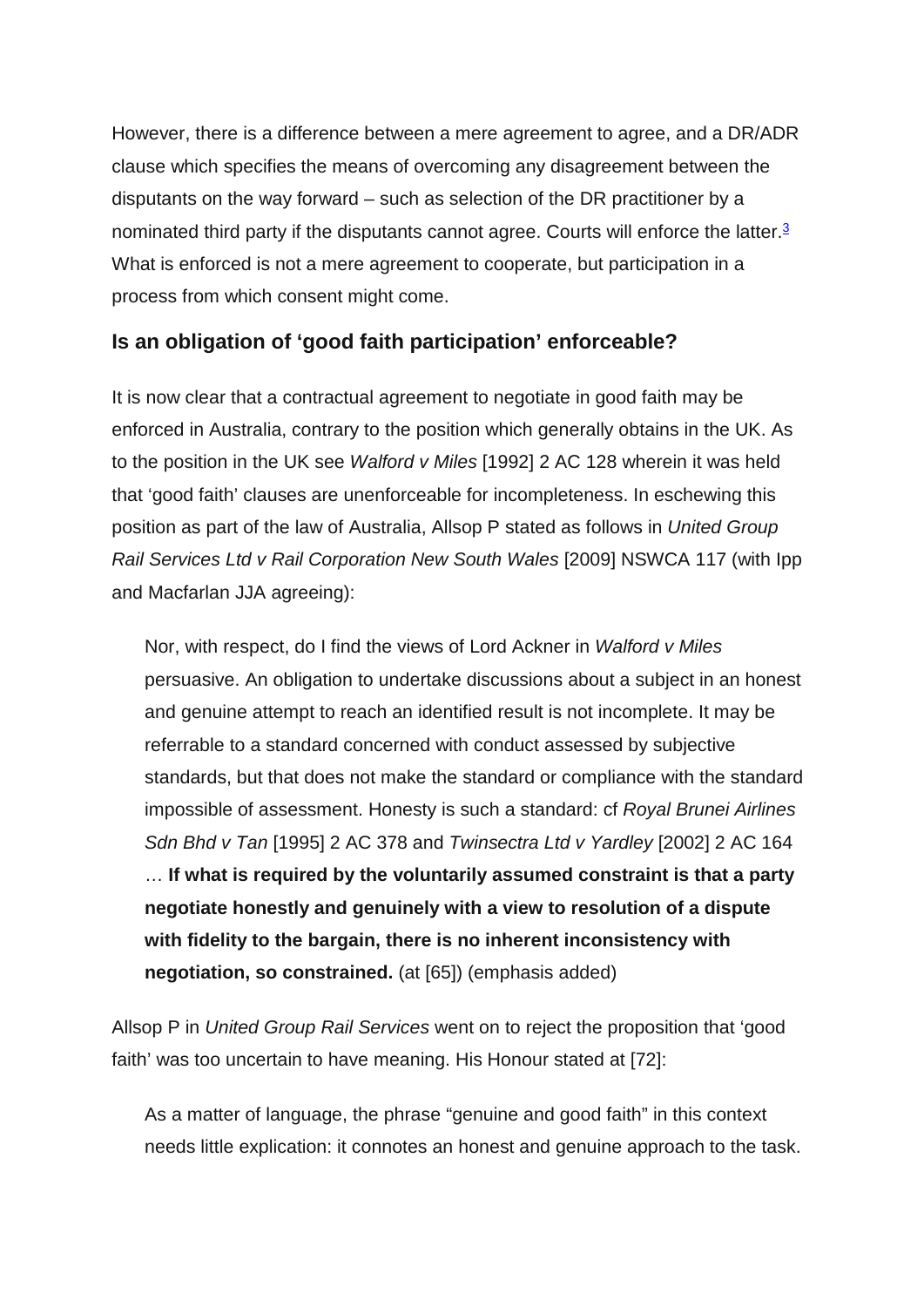# **ADRAC's position on good faith provisions in contracts**

ADRAC welcomes the approach taken by Allsop P in *United Group Rail Services Ltd v Rail Corporation New South Wales* [2009] NSWCA 117, which has much to commend it.

When contracting parties are stipulating standards of participation in DR/ADR processes, ADRAC recommends that they do so by using expressions with a generally understood meaning, such as 'genuine', 'reasonable', 'good faith', and 'best endeavours'. Moreover, ADRAC notes that the law in this area is not entirely settled (Allsop P in *United Group Rail Services* allowed for the possibility that his views on good faith may have differed from those of Giles J in *Elizabeth Bay Developments Pty Ltd v Boral Building Services Pty Ltd* (1995) 36 NSWLR 709 and *Hooper Bailie Associated Ltd v Natcan Group Pty Ltd* (1992) 28 NSWLR 194).

# **The manner of enforcing DR clauses**

Generally speaking, courts will not make an order for specific performance of a DR clause. That is, courts will generally refrain from directly compelling participation in an agreed DR/ADR process. This is because judicial supervision of performance pursuant to a DR/ADR clause is generally regarded as inapt and/or untenable. $4$ 

Rather, courts will indirectly enforce DR/ADR clauses by resorting to their inherent or implied powers to prevent abuses of their processes by ordering stays on proceedings, or by adjourning proceedings, until the agreed process set out in the DR/ADR clause has been completed.<sup>5</sup>

# **How structured/detailed should a DR/ADR clause be?**

Courts themselves recognise that enforcement of a DR/ADR clause should not depend on exhaustive prescriptive at an overly-granular level. It has been held that if specificity beyond essential certainty were required, the dispute resolution procedure may be counterproductive as it may begin to look much like litigation itself. $6$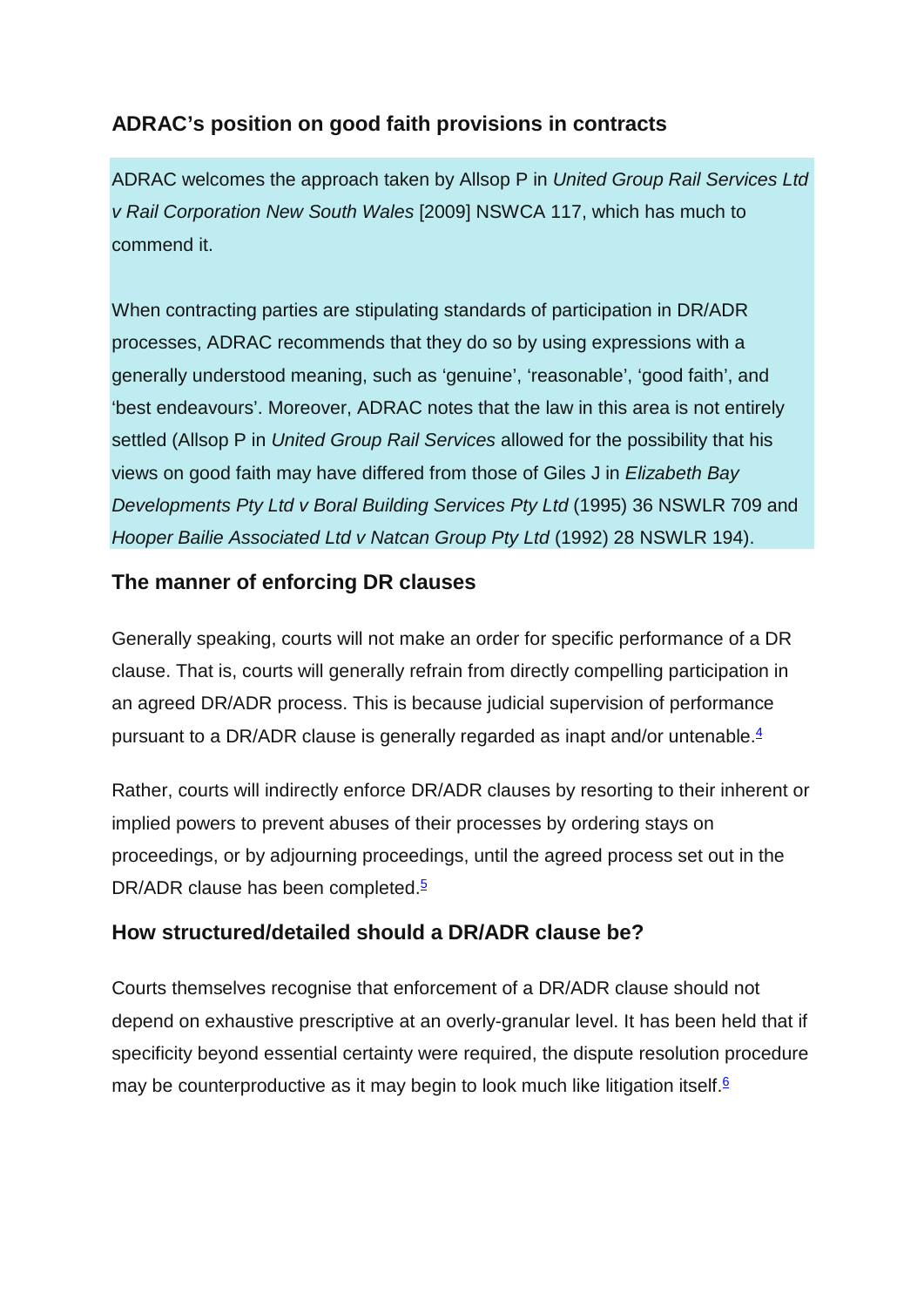Difficulties can arise from provisions which include references to 'guidelines' which apply to the nominated DR/ADR process. How are such 'guidelines' to be taken into account or applied?

### **Possible severance of a vague provision in a clause?**

When a court enforces a DR/ADR clause, it does so by reference to ordinary principles of contract law. One such principle concerns severance, whereby a vague or uncertain part of a clause may be 'excised' from the contract. Courts will not permit severance unless the remainder of the clause, following severance, is certain and complete.

## **Supplementation of a DR/ADR clause**

In some circumstances, courts will supplement a DR/ADR clause in order to give it business efficacy, or to make express what must have been agreed, impliedly, by the contracting parties. Again, it does so by application of conventional principles of contract law, rather than rewriting the agreement reached between the parties.

### **General trend in interpreting DR/ADR clauses**

Courts have acknowledged a 'general trend' towards construing DR/ADR clauses in a way that makes them 'enforceable'.

This was expressed by Vickery J in *WTE v RCR* wherein his Honour stated:

The trend of recent authority is in favour of construing dispute resolution clauses where possible, in a way that will enable those clauses to work as the parties appear to have intended, and to be relatively slow to declare such provisions void either for uncertainty or as an attempt to oust the jurisdiction of the court.<sup> $7$ </sup>

Warren J also gave emphasis to giving effect to DR clauses where possible in *Computershare Ltd v Perpetual Registrars Limited (No 2)* [2000] VSC 233:

Furthermore, where parties have made a special agreement requiring them to address a path to a potential solution there is every reason for a court to say such parties should be required to endeavour in good faith to achieve it. In these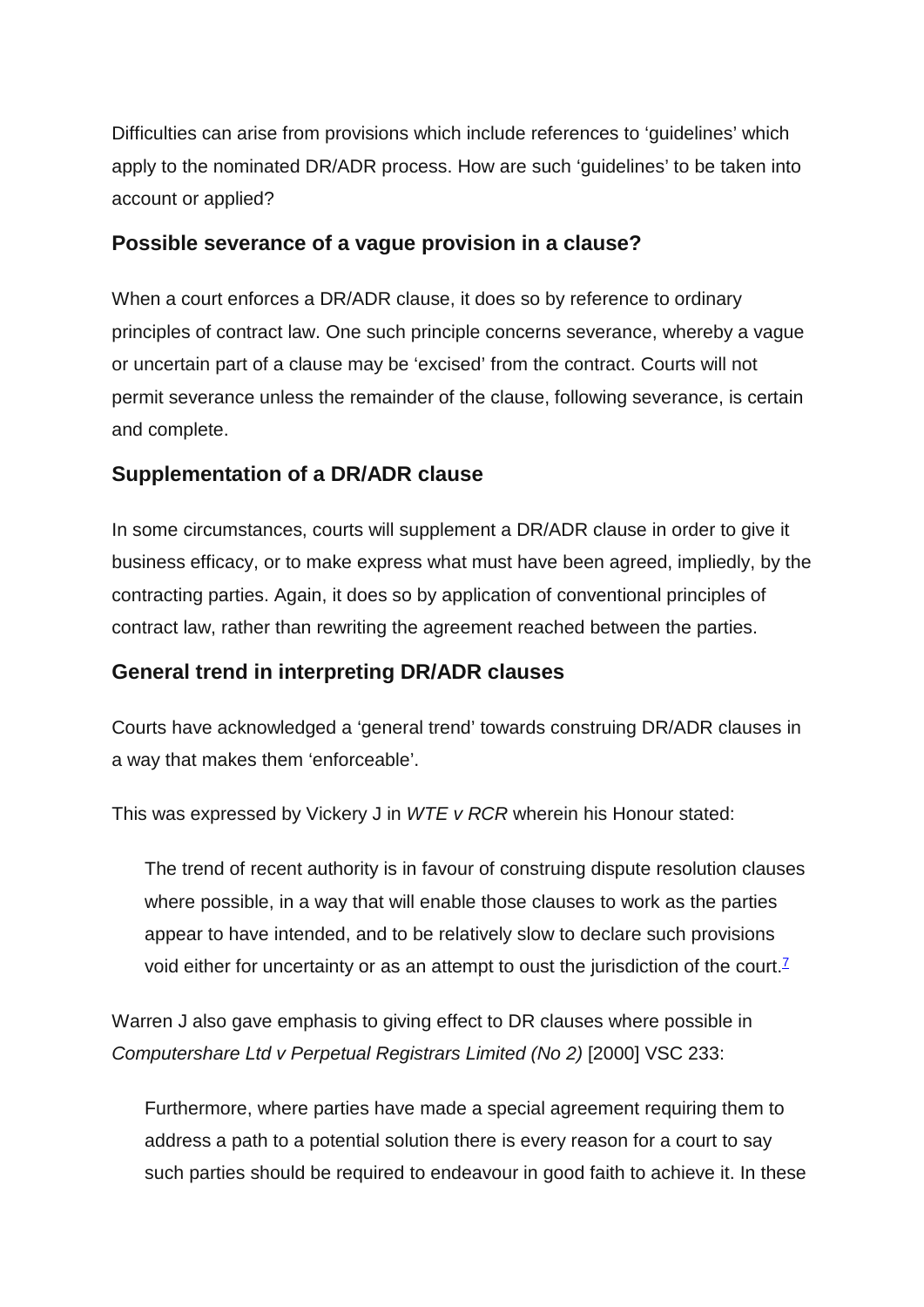circumstances the court does not need to see a set of rules layed [sic] out in advance by which the agreement, if any, between the parties may in fact be achieved. (at [15])

Allsop P in *United Group* supported this tendency towards giving DR clauses effect when it is possible to do so. His Honour stated:

The public policy in promoting efficient dispute resolution, especially commercial dispute resolution, requires that, where possible, real and enforceable content be given to clauses such as cl 35.11 and cl 35.12 … (at 641)

#### ADRAC welcomes this trend.

However, an issue arises as to why the public policy in promoting efficient dispute resolution should have some special force or application in relation to commercial dispute resolution. ADRAC considers that DR/ADR clauses in the arrangements governing participation in various industries, sports, arts, the education sector, employment agreements, and many other fields of human endeavour are deserving of 'at least equal' enforcement before resort to courts of law to resolve disputes.

#### **The way forward: wider use of DR/ADR clauses**

DR/ADR clauses can be a very effective way of resolving disputes – even in a context where one of the parties resists enforcement of the clause.

ADRAC considers that there is considerable scope for the expansion of DR/ADR clauses in various fields of human endeavour such as industry, sports, the arts, the education sector, and employment.

ADRAC also considers that there has been insufficient attention given to one particular form of DR/ADR clause: namely, a clause which makes provision for appointment of a dispute manager who will (i) assist the parties to devise a DR regime/process which suits their particular dispute; and (ii) if necessary, give binding directions as to the particular regime/process which is to be put in place in the absence of agreement.